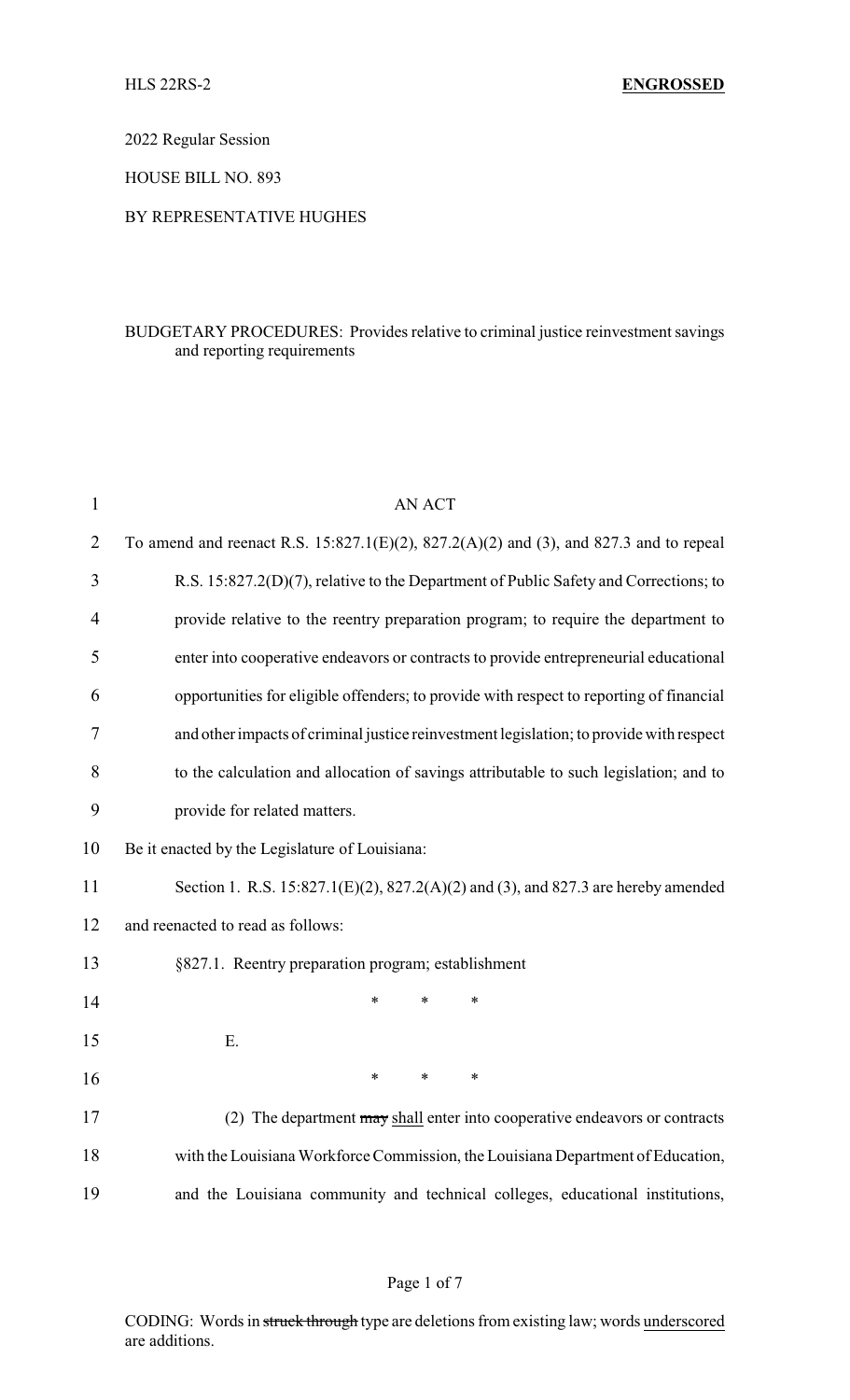| $\mathbf{1}$ | training facilities, and service providers to provide entrepreneurial educational       |
|--------------|-----------------------------------------------------------------------------------------|
| 2            | opportunities for eligible offenders.                                                   |
| 3            | $\ast$<br>$\ast$<br>$\ast$                                                              |
| 4            | §827.2. Data collection and reporting requirements; report to criminal justice          |
| 5            | committees                                                                              |
| 6            | A.                                                                                      |
| 7            | $*$<br>$\ast$<br>$\ast$                                                                 |
| 8            | (2) The department shall provide the information described in Subsection D              |
| 9            | of this Section to the Joint Legislative Committee on the Budget and the                |
| 10           | commissioner of administration by June 30, 2018, and shall provide updated              |
| 11           | information annually thereafter submit a report to the House Committee on the           |
| 12           | Administration of Criminal Justice and the Senate Committee on Judiciary B no later     |
| 13           | than June thirtieth of each year. The report shall contain all information provided for |
| 14           | in Subsection D of this Section.                                                        |
| 15           | The department shall make the information described in Paragraphs<br>(3)                |
| 16           | $(D)(1)$ through (6) of this Section annual report publicly available by June 30, 2018, |
| 17           | and shall update the information annually thereafter June thirtieth each year.          |
| 18           | $\ast$<br>∗<br>*                                                                        |
| 19           | Savings attributable to criminal justice reforms; data collection and<br>§827.3.        |
| 20           | reporting requirements to the Joint Legislative Committee on the Budget                 |
| 21           | A.(1) At the end of each fiscal year, the Department of Public Safety and               |
| 22           | Corrections shall provide to the commissioner of administration and to the Joint        |
| 23           | Legislative Committee on the Budget a statement of calculated calculate the annual      |
| 24           | savings realized as a result of reforms to the criminal justice system reinvestment     |
| 25           | legislation enacted in the 2017 Regular Session of the Legislature and thereafter. For  |
| 26           | Fiscal Year 2017-2018, seventy percent of the savings shall be deemed a bona fide       |
| 27           | obligation of the state and shall be allocated by the department according to           |
| 28           | Subsection B of this Section. For Fiscal Year 2018-2019 and each                        |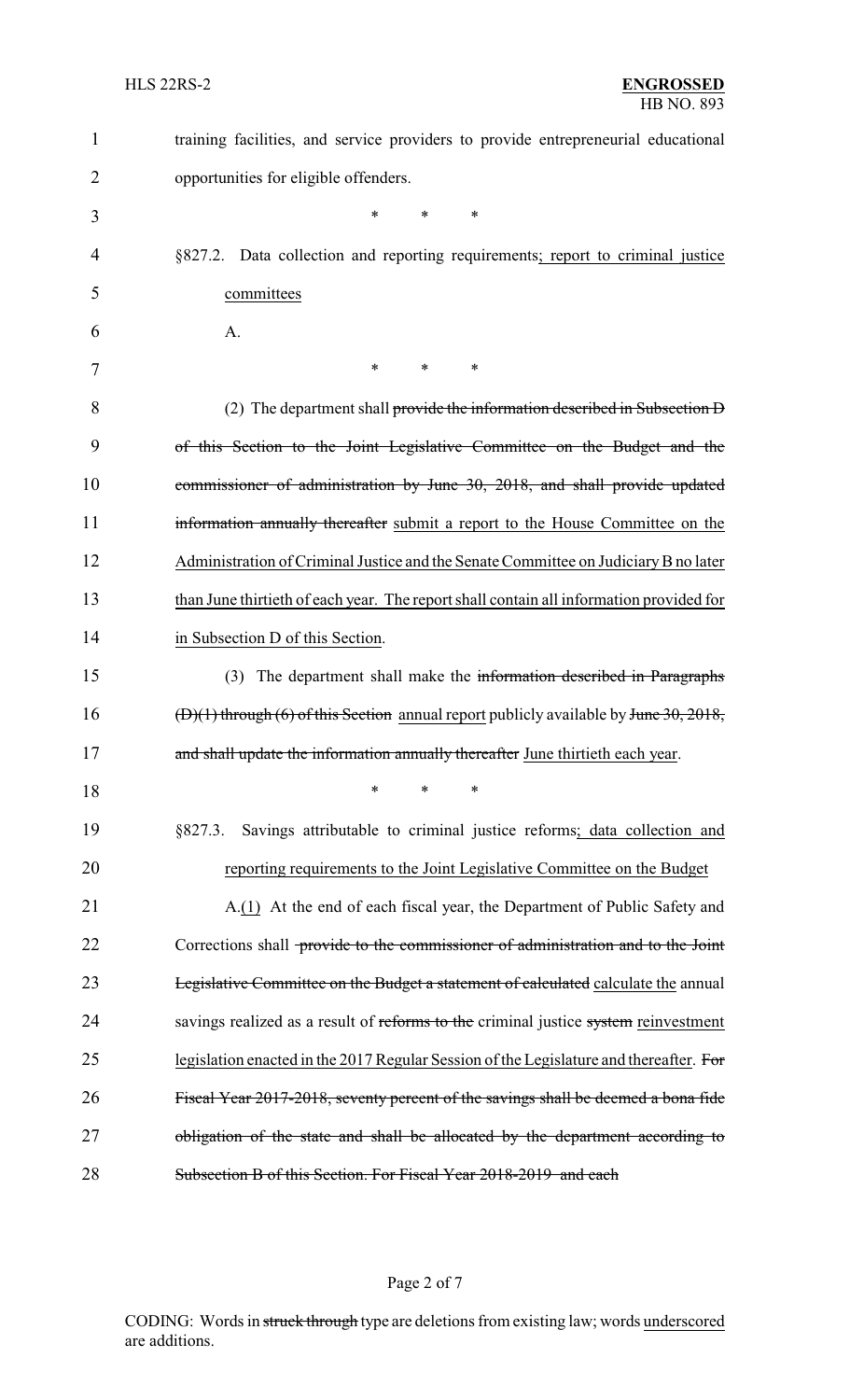#### HLS 22RS-2 **ENGROSSED** HB NO. 893

| $\mathbf{1}$   | (2) Each fiscal year, thereafter, fifty percent of the annual savings shall be             |
|----------------|--------------------------------------------------------------------------------------------|
| $\overline{2}$ | deemed a bona fide obligation of the state and shall be allocated by the department        |
| 3              | according to Subsection B of this Section and twenty percent of the annual savings         |
| 4              | shall be deemed a bona fide obligation of the state and shall be allocated by the          |
| 5              | department for juvenile justice initiatives and programs.                                  |
| 6              | B. The amount deemed to be a bona fide obligation pursuant to the                          |
| 7              | provisions of Subsection A of this Section, except for the portion required to be          |
| 8              | allocated by the department for juvenile justice initiatives and programs, the annual      |
| 9              | savings shall be allocated as follows:                                                     |
| 10             | $\frac{1}{1}$ Thirty (a) Fifteen percent shall be allocated to the Department of Public    |
| 11             | Safety and Corrections to award incentive grants to parishes, judicial districts, and      |
| 12             | nonprofit community partner organizations to expand evidence-backed prison                 |
| 13             | alternatives and reduce admissions to the state prison system.                             |
| 14             | $\frac{2}{2}$ Twenty (b) Ten percent shall be allocated to the Louisiana Commission        |
| 15             | on Law Enforcement and the Administration of Criminal Justice to award                     |
| 16             | competitive grants for victim services, including but not limited to victim safety         |
| 17             | assessments and safety planning, trauma-informed treatment and services for victims        |
| 18             | and survivors, shelters and transitional housing for domestic violence victims and         |
| 19             | their children, batterers' intervention programming, and victim-focused education          |
| 20             | and training for justice system professionals.                                             |
| 21             | $\left(\frac{3}{2}\right)$ The remainder (c) Twenty-five percent shall be allocated to the |
| 22             | Department of Public Safety and Corrections for targeted investments in reentry            |
| 23             | services, community supervision, educational and vocational programming,                   |
| 24             | transitional work programs, and contracts with parish jails and other local facilities     |
| 25             | that house state inmates to incentivize expansion of recidivism reduction                  |
| 26             | programming and treatment services. The Department of Public Safety and                    |
| 27             | Corrections shall utilize the monies allocated pursuant to this Subparagraph to            |
| 28             | provide educational and vocational programming to no less than fifty percent of            |
| 29             | eligible individuals each year.                                                            |

# Page 3 of 7

CODING: Words in struck through type are deletions from existing law; words underscored are additions.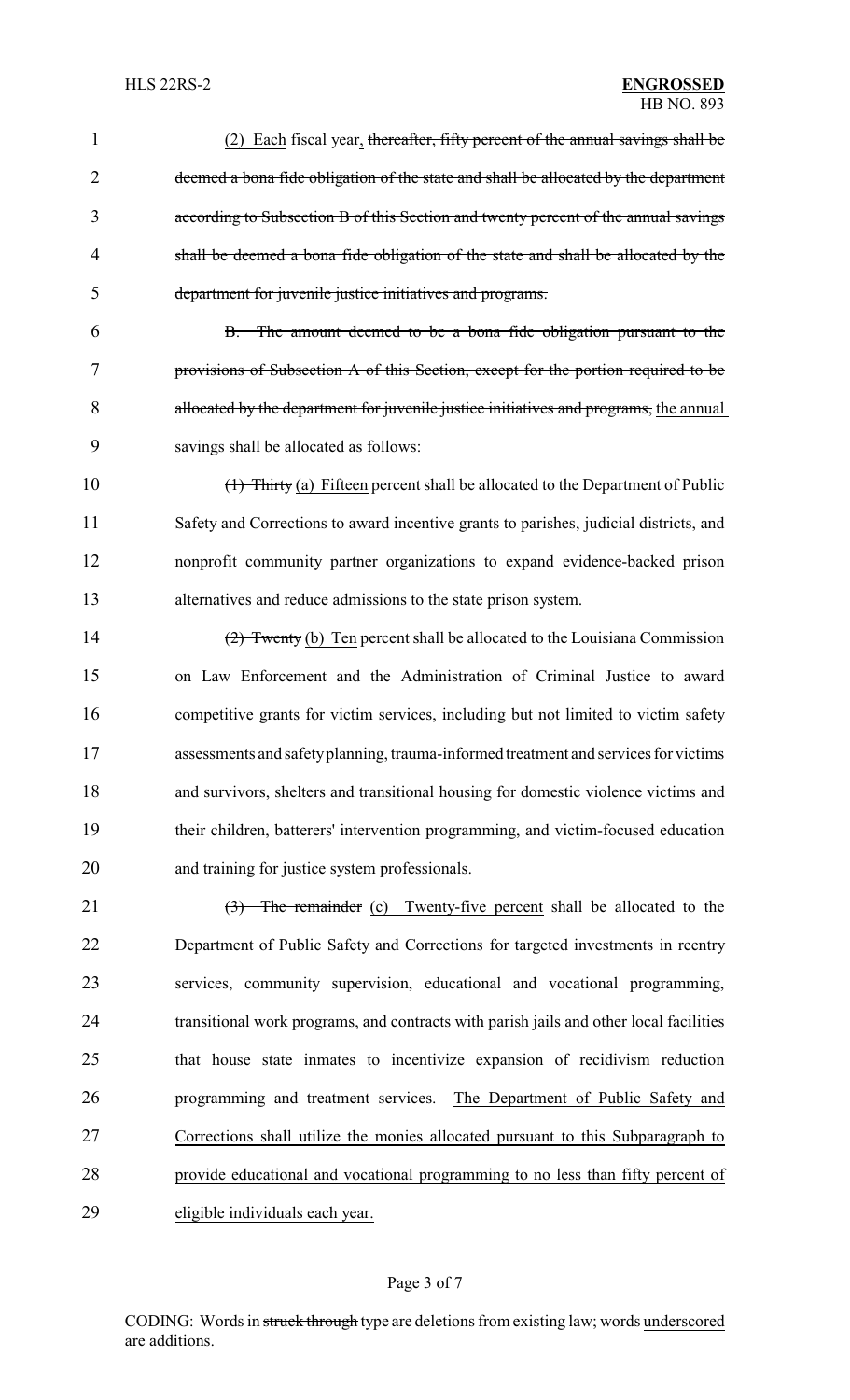| 1              | (d) Twenty percent shall be allocated to the Department of Public Safety and             |  |  |
|----------------|------------------------------------------------------------------------------------------|--|--|
| $\overline{2}$ | Corrections for juvenile justice initiatives and programs.                               |  |  |
| 3              | (3) Amounts allocated each year pursuant to Paragraph (2) of this Subsection             |  |  |
| 4              | shall be deemed a bona fide obligation of the state.                                     |  |  |
| 5              | B.(1) The Department of Public Safety and Corrections shall submit a report              |  |  |
| 6              | regarding savings attributable to criminal justice reinvestment legislation to the Joint |  |  |
| 7              | Legislative Committee on the Budget in the month of July of each year.                   |  |  |
| 8              | The report shall include all of the following:<br>(2)                                    |  |  |
| 9              | The total annual savings and the calculation used to determine the<br>(a)                |  |  |
| 10             | savings pursuant to Subsection A of this Section.                                        |  |  |
| 11             | (b) The amounts allocated pursuant of this Section and a description of how              |  |  |
| 12             | the funds were used in the immediately preceding fiscal year and each prior fiscal       |  |  |
| 13             | year through Fiscal Year 2014-2015 and how the Department of Public Safety and           |  |  |
| 14             | Corrections plans to use the funds in the current fiscal year.                           |  |  |
| 15             | A comparison of the number of individuals eligible for educational and<br>(c)            |  |  |
| 16             | vocational programming, the number of participants in educational and vocational         |  |  |
| 17             | programming, and the total amount expended on the programming from justice               |  |  |
| 18             | reinvestment funds and any additional sources of funds for the immediately               |  |  |
| 19             | preceding fiscal year and each prior fiscal year through Fiscal Year 2014-2015.          |  |  |
| 20             | (d) A comparison of recidivism rates for individuals receiving community-                |  |  |
| 21             | based services, individuals receiving educational and vocational programming, and        |  |  |
| 22             | individuals receiving a combination of community-based services and educational          |  |  |
| 23             | and vocational programming for the immediately preceding fiscal year and each            |  |  |
| 24             | prior fiscal year through Fiscal Year 2014-2015.                                         |  |  |
| 25             | A comparison of post-incarceration employment rates for individuals<br>(e)               |  |  |
| 26             | who received educational and vocational programming for the immediately                  |  |  |
| 27             | preceding fiscal year and each prior fiscal year through Fiscal Year 2014-2015.          |  |  |
| 28             | The department shall provide information required pursuant to this<br>(3)                |  |  |
| 29             | Subsection for all offenders in state facilities, offenders sentenced to the Department  |  |  |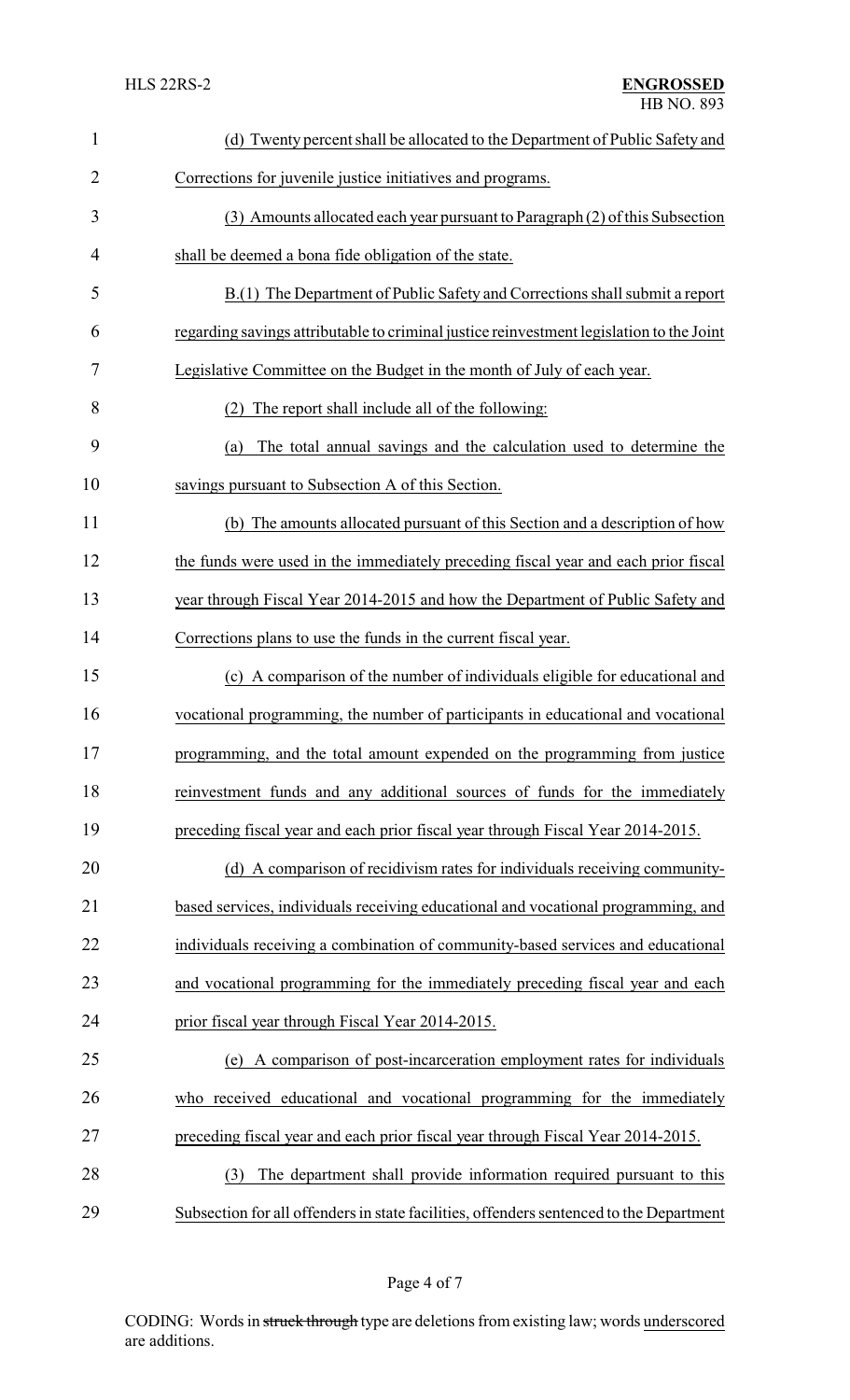| of Public Safety and Corrections who are in the custody of the sheriff or other local |
|---------------------------------------------------------------------------------------|
| governing authority, and youth in the custody or under supervision of the Office of   |

3 Juvenile Justice.

4 Section 2. R.S. 15:827.2(D)(7) is hereby repealed in its entirety.

# DIGEST

The digest printed below was prepared by House Legislative Services. It constitutes no part of the legislative instrument. The keyword, one-liner, abstract, and digest do not constitute part of the law or proof or indicia of legislative intent. [R.S. 1:13(B) and 24:177(E)]

| HB 893 Engrossed | 2022 Regular Session | Hughes |
|------------------|----------------------|--------|
|                  |                      |        |
|                  |                      |        |

**Abstract:** Requires certain reports by the Dept. of Public Safety and Corrections (DPS&C) relative to the impacts of criminal justice reform legislation and requires DPS&C to enter into cooperative endeavors or contracts for educational opportunities for certain offenders.

Present law authorizes DPS&C to enter into cooperative endeavors or contracts with the La. Workforce Commission, the La. Dept. of Education, and the La. community and technical colleges, educational institutions, training facilities, and service providers to provide entrepreneurial educational opportunities for eligible offenders.

Proposed law requires rather than authorizes DPS&C to enter into such cooperative endeavors or contracts.

Present law requires DPS&C, in conjunction with the La. Commission on Law Enforcement and Administration of Criminal Justice, to collect, track, analyze, forecast, and distribute data relative to prison admissions, sentencing, habitual offender sentencing, parole, community supervision, medical furlough, certified treatment and rehabilitation programs, workforce development programs, and cost savings and reinvestment. Proposed law retains present law.

Present law requires DPS&C to annually report to the Joint Legislative Committee on the Budget (JLCB) on the data it collects, including certain specific data analysis including information relative to the population of individuals on probation or parole, prison admissions, certified treatment and rehabilitation programs, workforce development, and reinvestment and savings.

Proposed law retains the requirements of present law to provide this specific information, but changes the entity to which DPS&C provides the information. Requires the analysis of reinvestment and savings data to be reported to JLCB in the month of July of each year. Establishes further requirements for this report to JLCB as detailed in proposed law. Requires the analysis of probation and parole populations, prison admissions, certified treatment and rehabilitation programs, and workforce development to be submitted to the House Committee on the Administration of Criminal Justice and the Senate Committee on Judiciary B no later than June 30th of each year.

With respect to the savings attributable to recent criminal justice reform legislation, present law requires DPS&C each year to provide to the commissioner of administration and JLCB a statement of calculated annual savings realized as a result of these reforms. Proposed law requires the report to be submitted solely to JLCB.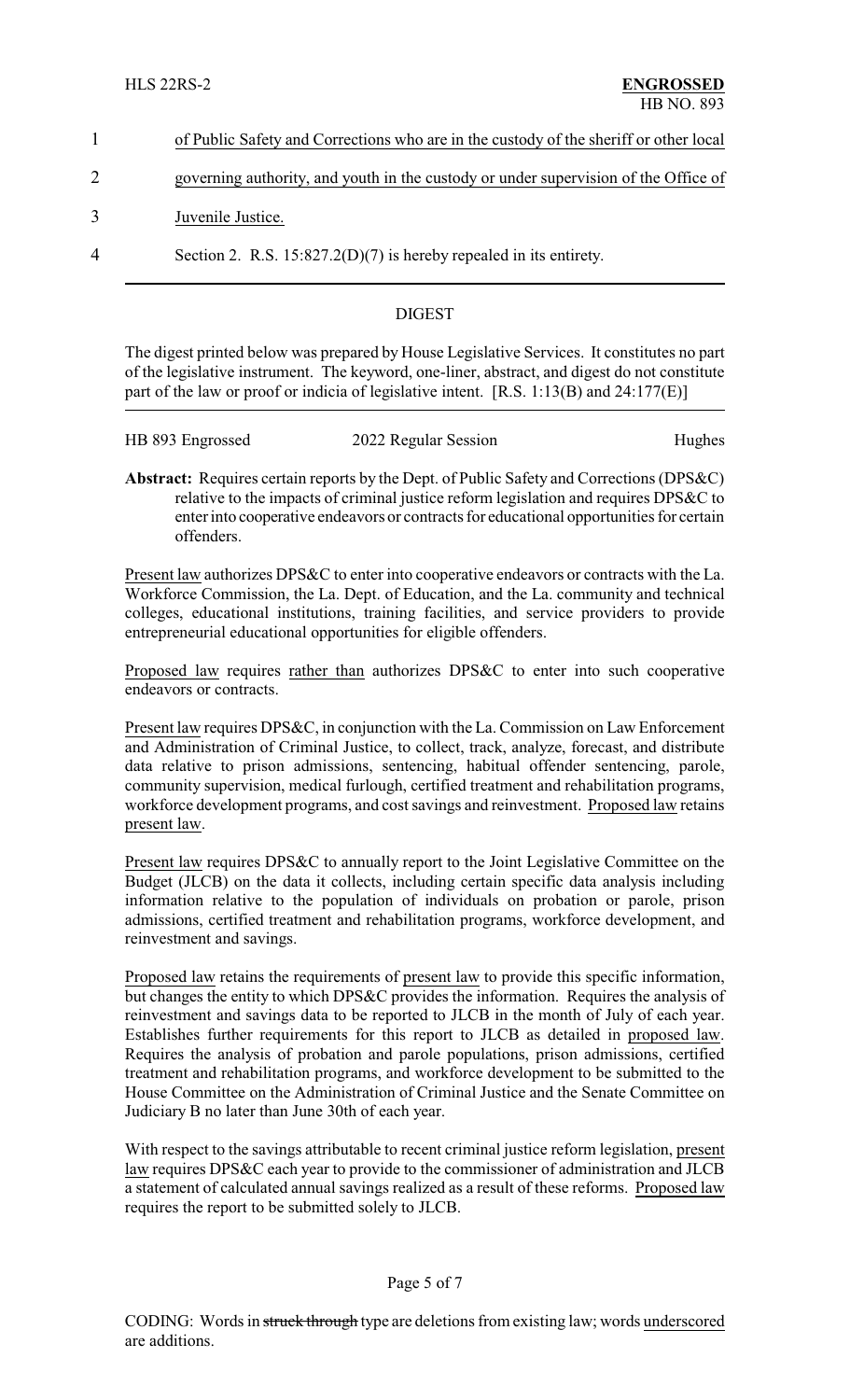Present law deems 50% of the annual savings a bona fide obligation of the state and establishes the following allocation for that portion of the savings:

- $(1)$  30% of the 50% is allocated to DPS&C to award incentive grants to parishes, judicial districts, and nonprofit community partner organizations to expand evidence-backed prison alternatives and reduce admissions to the state prison system.
- (2) 20% of the 50% is allocated to the La. Commission on Law Enforcement and the Administration of Criminal Justice to award competitive grants for victim services.
- (3) 50% of the 50% is allocated to DPS&C for targeted investments in reentry services, community supervision, educational and vocational programming, transitional work programs, and contracts with parish jails and other local facilities that house state inmates to incentivize expansion of recidivism reduction programming and treatment services.

Present law deems an additional 20% of the total annual savings a bona fide obligation of the state and allocates the amount to DPS&C for juvenile justice initiatives and programs.

Proposed law retains present law but bases the percentage on the total amount of savings instead of the bonafide amounts as follows:

- (1) 20% to DPS&C for juvenile justice initiatives and programs.
- (2) 15% to DPS&C to award incentive grants to parishes, judicial districts, and nonprofit community partner organizations to expand evidence-backed prison alternatives and reduce admissions to the state prison system.
- (3) 10% to the La. Commission on Law Enforcement and the Administration of Criminal Justice to award competitive grants for victim services.
- (4) 25% to DPS&C for targeted investments in reentryservices, communitysupervision, educational and vocational programming, transitional work programs, and contracts with parish jails and other local facilities that house state inmates to incentivize expansion of recidivism reduction programming and treatment services. Proposed law additionally requires DPS&C to use such funds for educational and vocational programming for no less than 50% of eligible individuals each year.

Proposed law retains the requirement of present law that 70% of the annual savings be deemed a bona fide obligation of the state.

As previously noted, proposed law requires DPS&C to submit a report each year to JLCB regarding the savings from criminal justice reform legislation. Proposed law requires the report to contain information on all offenders in state facilities, offenders sentenced to DPS&C who are in the custody of the sheriff or other local governing authority, and youth in the custody or under supervision of the office of juvenile justice for each of the following topics:

- (1) The total annual savings and the calculation used to determine the savings pursuant to proposed law.
- (2) The amounts allocated pursuant to proposed law and present law and a description of how DPS&C has used the funds in past fiscal years through FY 2014-2015 and how it plans to use the funds in the current fiscal year.
- (3) A comparison of the number of individuals eligible for educational and vocational programming, the number of participants in educational and vocational programming, and the total amount expended on the programming from justice